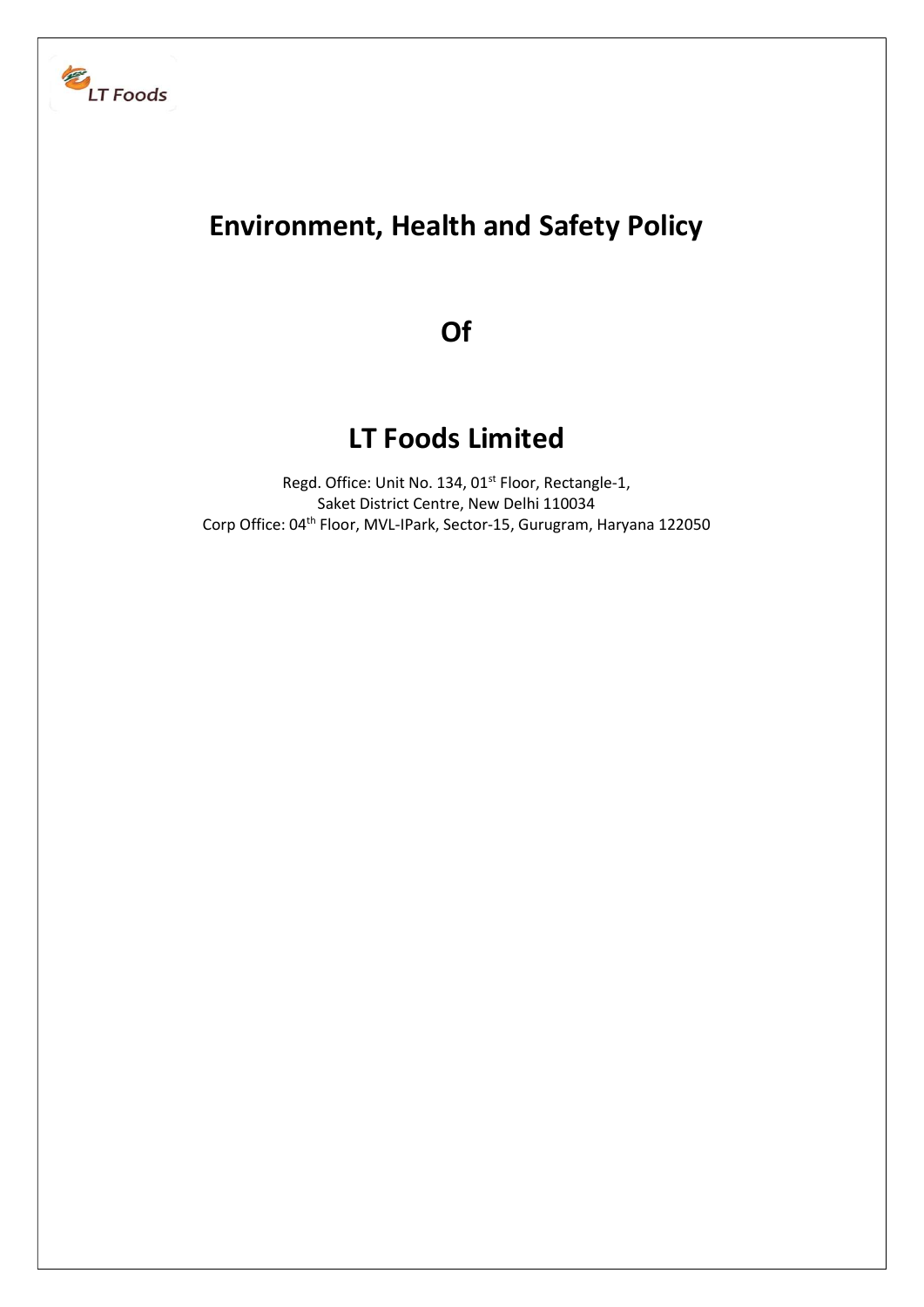## Environment, Health and Safety Policy

We at LT Foods are committed to conduct our activities in the utmost diligent manner and achieve the highest level of excellence in the field of Environment, Health & Safety (EHS). LT Foods is dedicated to maintaining a workplace free from harassment or discrimination based on caste, religion, disability, gender, gender identity, sexual orientation, race, colour, ancestry, marital status, or affiliation with a political, religious or union organization or majority / minority group.

The EHS policy covers all production operations and business facilities, products, distribution and logistics Suppliers, service providers and contractors, due-diligence, mergers and acquisitions.

#### LT Foods is committed:

- $\triangleright$  To protect the environment and prevent injuries or ill health by adopting sound manufacturing practices, minimising pollutants and eliminating occupational health and safety hazards
- $\triangleright$  Follow an environmental management system, governance process with clearly defined responsibilities in order to achieve continual improvement and communicate environmental performance to the stakeholders.
- $\triangleright$  Design new facilities and conduct operations with preventive approach and industry best practices to avoid adverse impacts to the human health and the environment.
- $\triangleright$  Communicate the policy to stakeholders.
- $\triangleright$  To inculcate the principles of safety, health and environmental care in its people and processes on continuous basis for enhancing EHS culture
- $\triangleright$  To continuously improve environment, health and safety performance by setting up and meeting EHS Objectives
- $\triangleright$  To continually work on cost effective technological interventions to minimise risk to human beings, property and reduce adverse environmental impact through adoption of elimination, substitution, reduction, recycling, reuse and recovery at source
- $\triangleright$  Engage people on all worksites in EHS matters through effective participation and consultation
- $\triangleright$  To ensure safe and healthy work environment within the worksites by following exemplary housekeeping and safe work practices.
- Upheld human rights and to prevent human trafficking; forced labour; child labour, discrimination and respect freedom of association; the right to collective bargaining; equal remuneration; discrimination

### LT Foods attains EHS Objectives by –

- $\triangleright$  Designing plants with proper and adequate safeguards for ensuring process safety.
- $\triangleright$  Carrying out process and operational changes through well-defined systems and strict adherence to the same
- $\triangleright$  Following effective use of safe working procedures and practices for operation, maintenance, inspection and Emergency situation.
- $\triangleright$  Reviewing regularly and updating of systems and procedures.
- $\triangleright$  Training and validating employees and contractors on health and safety practices.
- $\triangleright$  Conducting all work in a safe manner and to ensure integrity of the assets, by providing Personal Protective equipment, tools and tackles.
- $\triangleright$  Auditing periodically internal and external work procedures and practices.